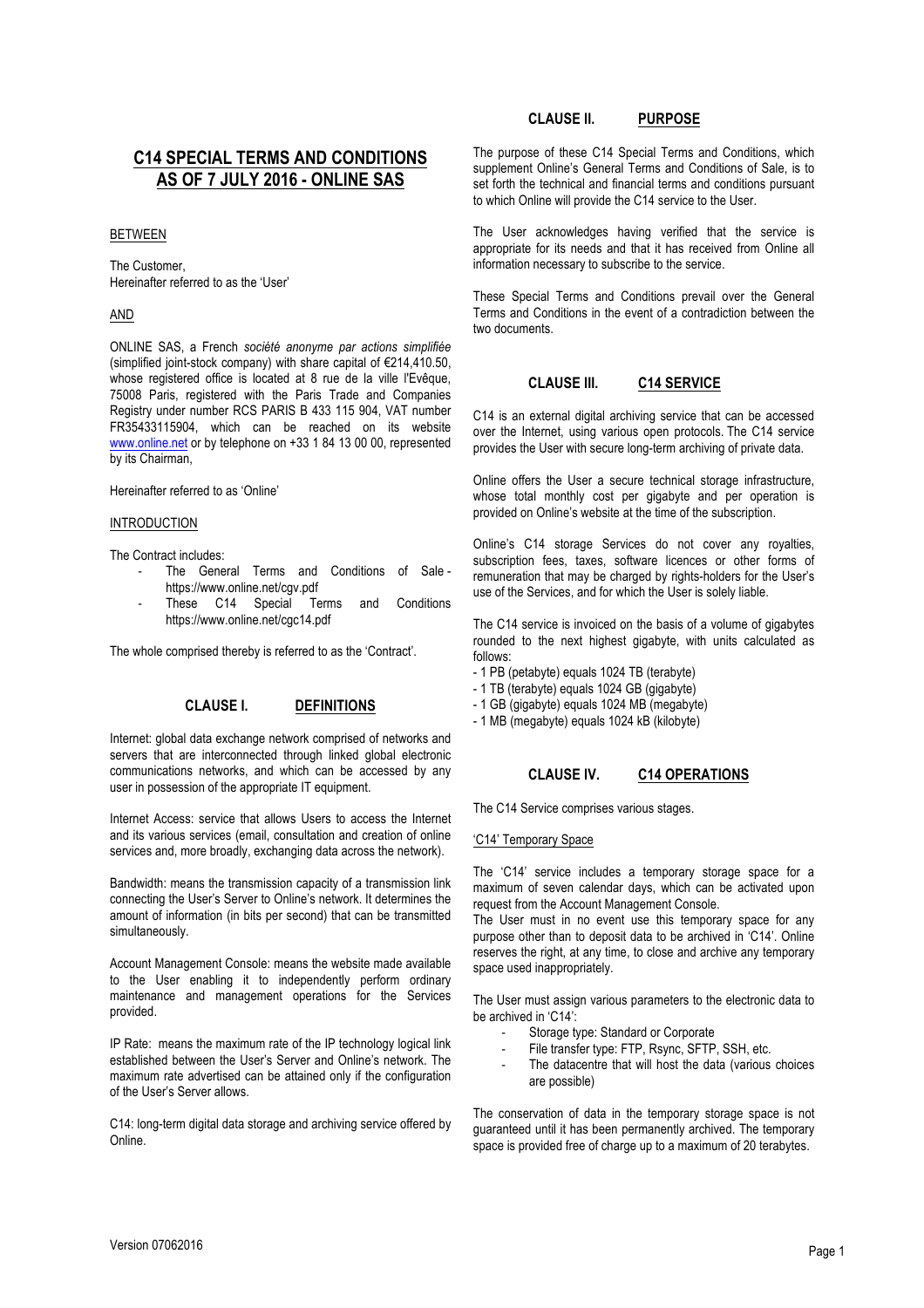### 'C14' Archiving

After data has been deposited in the temporary storage space, the User must archive its data in 'C14' from its account Management Console. This action will also be performed automatically after seven calendar days.

This operation will be performed technically when resources become available in the technical infrastructure ('Deferred Writing') to carry out the operation.

The time necessary for an archiving operation depends on the volume of data to be archived ('Writing Speed'). The figures below are provided for information purposes only.

| Storage type     | Deferred<br>Writing | Writing<br>Speed  |
|------------------|---------------------|-------------------|
| STANDARD         | 2-420 min           | 270-730<br>MB/sec |
| <b>CORPORATE</b> | 2-300 min           | 270-730<br>MB/sec |

An encryption key will be created during the initial archiving. The User must print and securely store several copies thereof.

The archiving operation is invoiced per gigabyte archived, at the prevailing price published on the website at the time of the subscription.

### 'C14' De-archiving

From its Account Management Console, the User may at any time request the restoration of the data archived in C14.

When the operation is completed, the data will be restored in a temporary storage space identical to the original one. This operation requires the encryption key originally used when archiving.

*Important note: Without this key, no data can be decrypted and thus restored.*

This operation will be performed technically when resources become available in the technical infrastructure ('Deferred Restoration') to carry out the operation. The time required for a dearchiving operation depends on the volume of data to be dearchived ('Restoration Speed').

This speed includes decrypting, reconstructing corrupted or missing data, verifying its integrity (checksums) and copying it into the temporary storage space. The figures below are provided for information purposes only.

| Storage type    | Deferred    | Restoration |  |
|-----------------|-------------|-------------|--|
|                 | Restoration | Speed       |  |
| <b>STANDARD</b> | 2-300 min   | 270-400     |  |
|                 |             | MB/sec      |  |
| CORPORATE       | $2-60$ min  | 270-400     |  |
|                 |             | MB/sec      |  |

The de-archiving operation is invoiced per gigabyte restored, at the prevailing price published on the website at the time of the subscription.

#### Low-level verification of 'C14' archives

Online regularly verifies the integrity of the User's archives in C14. In the event of an anomaly, or of the corruption or technical unavailability of one or more media, the data will be automatically reconstructed and repaired at Online's expense.

The frequency of these automatic verifications is solely at Online's discretion and expense, depending on the level of durability selected by the User and the technical congestion constraints of the platform.

However, at its own initiative, the User may at any time initiate a low-level verification from its Account Management Console.

Low-level verification operations at the User's request will be invoiced on the basis of gigabytes verified, at the prevailing price published on the website at the time of the subscription.

#### Destruction of a 'C14' archive

From its Account Management Console, the User may at any time request the permanent and irreversible destruction of its data archived in C14.

The destruction is carried out by deleting the encryption key and writing invalid and/or random data in place of the User's data. The destruction process complies with the recommendations of the French National Information Systems Security Agency (ANSSI).

The destruction of an archive is a slow operation which requires 4 to 92 hours of processing depending on the volume to be destroyed.

The destruction operation is invoiced per gigabyte destroyed, at the prevailing price published on the website at the time of the subscription.

### **CLAUSE V. DURABILITY AND SLA**

The C14 Service is designed to archive large volumes of data over a long period, with maximum reliability and durability.

Online undertakes to keep the C14 platform in perfect working for at least both of the following periods:

- At least 115 months from 1 June 2016;
- At least 72 months from the date the User's data is archived.

At its own expense, Online will ensure the technological renewal of the storage media used.

For this purpose, two service levels are offered:

- The 'Standard' level designed for data storage for a period of 3 to 6 years. 20% of the space stored is used in oversampling for data redundancy.
- The 'Corporate' level designed for storage of sensitive data for a period of 2 to 10 years. At least 30% of the stored space is used in oversampling for data redundancy.

Online fully warrants the durability of data archived in its 'C14' infrastructure, regardless of the theoretical durability of the service level chosen.

Under this warranty, after diagnostics are performed, any irreversible loss of data for which Online is responsible will entitle the User to compensation in accordance with the service level chosen. Online may back this warranty with a guarantee furnished by a well-known French insurance company, in connection with its business liability cover. For this purpose, in the event of a loss of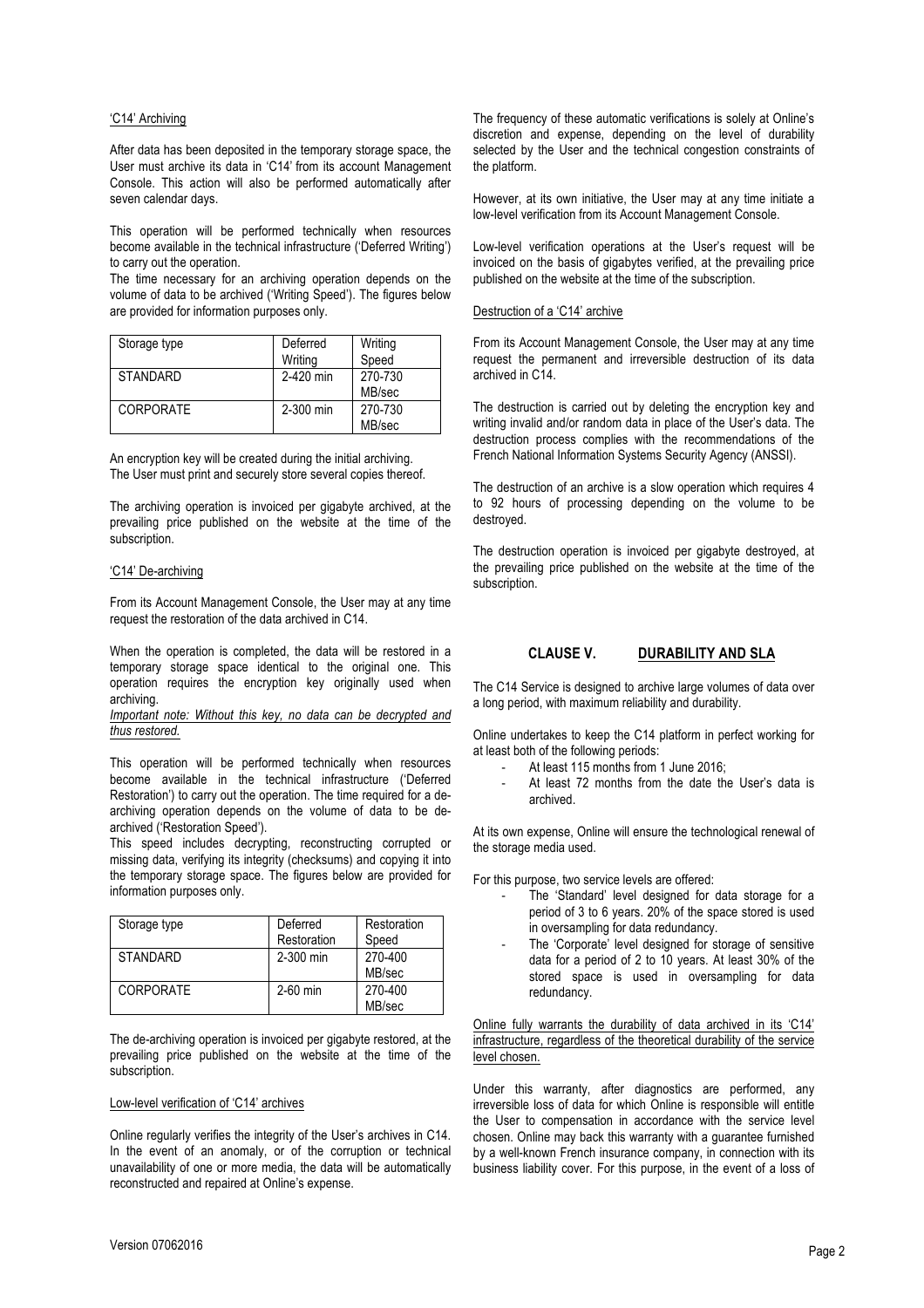Regardless of circumstances, this compensation is capped by gigabyte lost, and is valid during the recommended storage period, provided the User has archived its data in a least two different C14 datacentres.

| Level     | Theoretical durability | Storage period | SLA cap  |
|-----------|------------------------|----------------|----------|
| Standard  | 99.999999999%          | 3 to 6 years   | €0.48/GB |
| Corporate | 99.99999999972%        | 2 to 10 years  | €1.89/GB |

Given the nature of the Internet and the manner in which it functions, with data circulating on heterogeneous networks with varying technical capabilities and responsibilities, Online's technical liability will be limited to its own network.

Online will endeavour to provide 24/7 Internet access availability, subject to any scheduled maintenance that may require temporary technical interruptions.

# **CLAUSE VI. ONLINE'S OBLIGATIONS AND LIABILITY**

Online undertakes to exercise all necessary care and diligence to furnish the Service to the User, in accordance with industry practice and the state of the art. Accordingly, Online owes a best endeavours obligation only.

Online undertakes to take all required measures to guarantee the security of the User's data:

- The data will be stored only on specifically localised infrastructures that are fully owned by Online SAS or its subsidiary Online Immobilier SASU.
- Online will not subcontract the C14 Service to any third party.
- Online will not use external labour (temporary employees, consultants, freelance workers, etc.) to manage or maintain the C14 Service.
- Online has taken all technical measures necessary to protect the data and keep the User's data confidential.
- Online will partition and encrypt the User's data so it can be accessed by the User only, and in no event by another user of the platform.
- Online has taken all physical security measures to prevent intentional or unintentional damage to physical infrastructures, and has followed the insurance companies' APSAD R81 and R82 recommendations.
- Online has taken all fire safety measures to automatically detect and extinguish any fire that may damage physical infrastructures, and has followed the insurance companies' APSAD R7, D2 and R13 recommendations.
- Online will not manipulate the User's data, apart from its right to perform the maintenance operations necessary to preserve the durability of the platform.
- Online complies with all statutes and has obtained all certifications enabling it to host data protected by medical, banking or military secrecy.

Online Offers the User a technical assistance service that can be accessed 24/7 from the Account Management Console and by telephone in French and English.

# **CLAUSE VII. USER'S OBLIGATIONS**

The C14 service is restricted to businesses.

## Compliance with the laws in force

In accordance with the laws in force, the User is reminded that the User is solely responsible for the data archived in C14.

## Backups of stored data

As stated above, Online will be responsible for storing and preserving the data sent by the User, including in the event of its accidental destruction due to Online's technical or human error, up to the limits specified in the 'SLA and Durability' clause of these Special Terms and Conditions.

The User acknowledges that it has been fully informed that its data may be irretrievably lost by an erroneous manoeuvre on its part, in particular in the event the encryption key is accidentally or intentionally destroyed or due to an erroneous manoeuvre performed from the Account Management Console.

**Online does not save the encryption keys for obvious security reasons. The User is reminded that it is obliged to take all necessary precautions to safeguard its encryption key, in accordance with basic IT security rules.**

**Online will not be liable in the event the encryption key is lost, regardless of the cause.**

# **CLAUSE VIII. TERM OF THE CONTRACT**

The Contract will take effect when the User archives its data from the Account Management Console.

The Contract for the C14 service is entered into:

- for an indefinite term;
- for a minimum period of one month;
- with a minimum charge of  $\epsilon$ 1, excluding taxes, per month.

The service will end at the User's initiative if it makes a data destruction request from the Account Management Console.

The Contract may be terminated at the initiative of the User or Online in accordance with the provisions of the General Terms and Conditions of Sale and the Special Terms and Conditions.

The end of the Contract causes all sums owed by the User to become immediately due and payable.

Online reserves the right to change its prices at any time, provided it informs the User by email or by a notice on the Account Management Console one month in advance.

In such case, the User will have a period of one month from the time of such notice to terminate this Contract by destroying the data stored.

Otherwise, the User will be deemed to have accepted the new prices.

Price changes will apply to all contracts including those currently being performed.